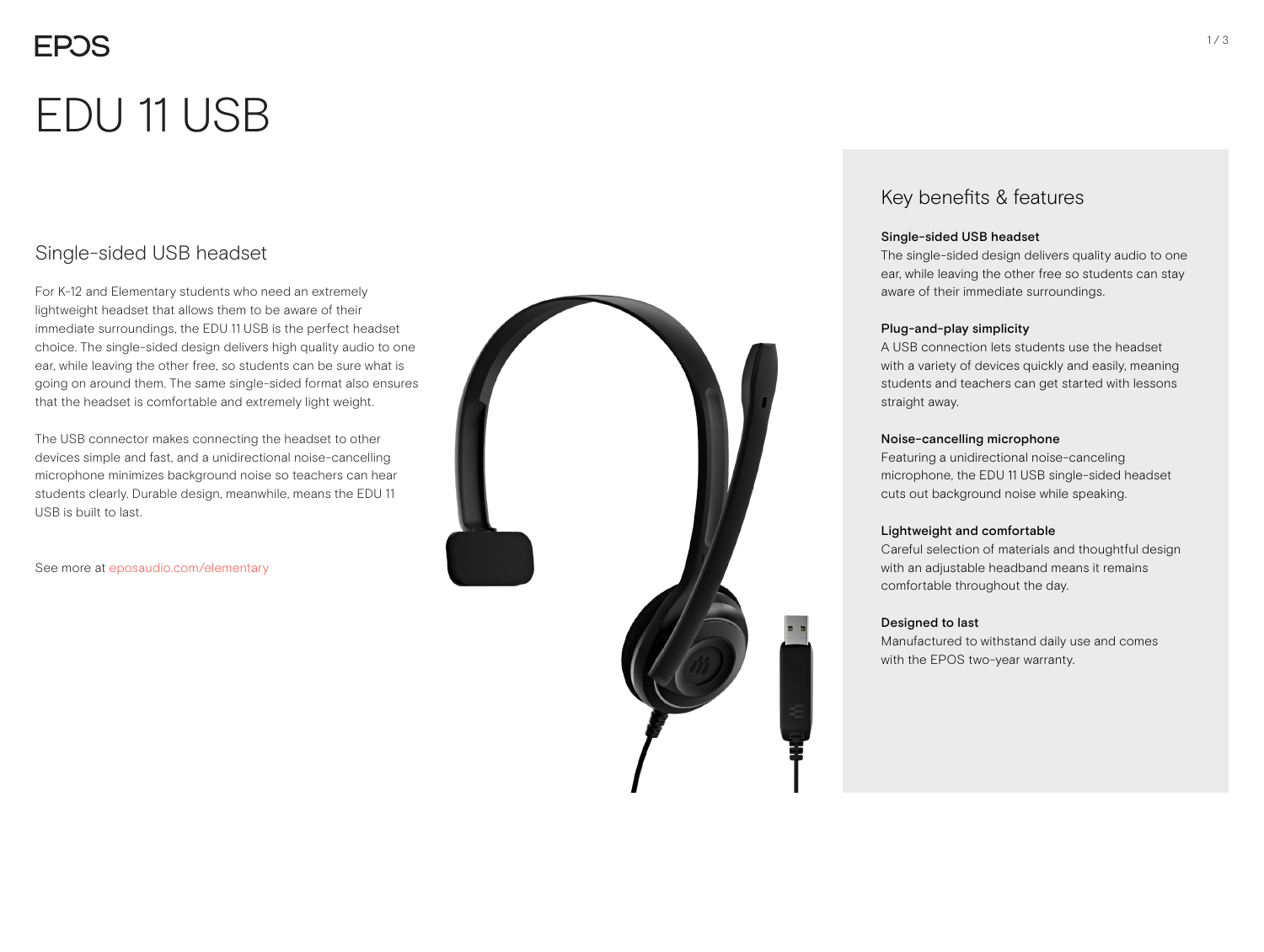## **EPOS**

## EDU 11 USB

### Product data

#### General

| Ear coupling         | On-ear                    |
|----------------------|---------------------------|
| Transducer principle | Dynamic, open             |
| Connectivity         | Wired, USB Sound Card     |
| Cable length         | 2 <sub>m</sub>            |
| Compatibility        | PC & Mac <sup>®</sup>     |
| Warranty             | 2 years, international    |
| Headphones           |                           |
| Frequency response   | 42-17,000 Hz              |
| Impedance            | $32\Omega$                |
| Sound pressure level | 95 dB SPL @ 1 kHz, 1V RMS |
| Microphone           |                           |
| Frequency response   | 90 - 15,000 Hz            |
| Pick-up pattern      | Unidirectional            |
| Sensitivity          | -40 dBV/Pa                |
| Impedance            | 2,200                     |

| Packaging                                                 |                                                     |  |
|-----------------------------------------------------------|-----------------------------------------------------|--|
| Quantity                                                  | 10 headsets included (bulk)                         |  |
| Dimension of product packaging<br>$(W \times H \times D)$ | 175 x 50 x 165 mm                                   |  |
| Package weight<br>(incl. complete product and packaging)  | 84 <sub>g</sub>                                     |  |
| Dimension of master carton<br>$(W \times H \times D)$     | 550 x 360 x 342 mm                                  |  |
| Units in distributor master carton                        | 60                                                  |  |
| Languages                                                 | English, German, French, Spanish, Russian, Japanese |  |